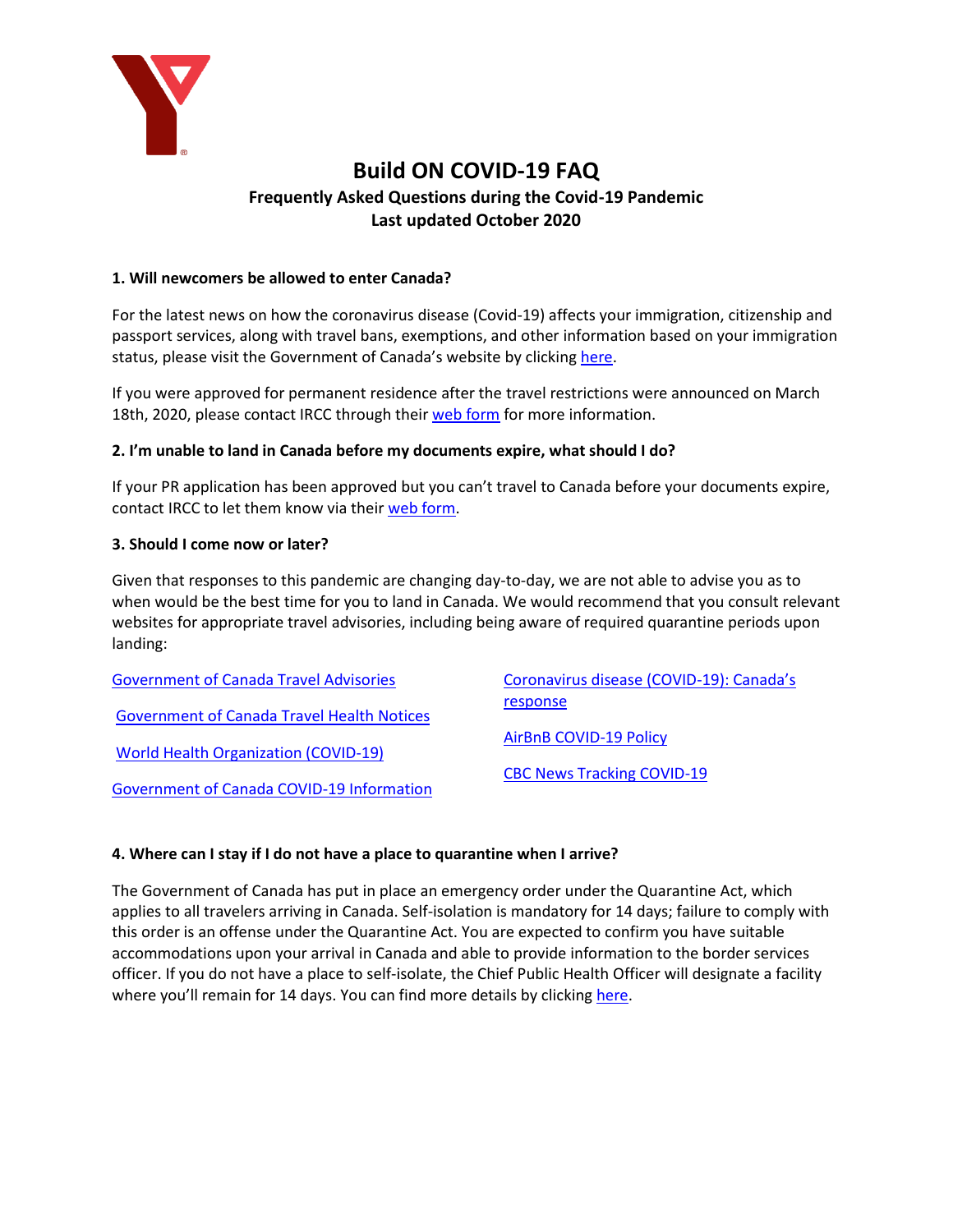

# **5. Should I apply for private health insurance now with the current COVID-19?**

The Province of Ontario has implemented measures to continue protecting the health and well-being of its citizens. To ensure that anyone in need of care can receive it, Ontario is waiving the three-month waiting period for Ontario Health Insurance Plan (OHIP) coverage for those who have **arrived** in Ontario. Additionally, the province will cover the cost of COVID-19 services for uninsured people who do not meet the criteria for OHIP coverage. For more information, please click [here.](https://news.ontario.ca/mohltc/en/2020/03/ontario-expands-coverage-for-care.html)

### **6. Will I still be able to apply for my SIN, receive my PR Card, etc. with the current situation?**

Municipal, Provincial and Federal governments have implemented online services to help overcome challenges of obtaining various government services for people in Canada. However, some services are affected and therefore you may experience delays. You can find details from the following links:

[Online application for Social Insurance Number](https://www.canada.ca/en/employment-social-development/services/sin/applicants-guide.html) [Processing time for Permanent Resident card](https://www.canada.ca/en/immigration-refugees-citizenship/services/application/check-processing-times.html)

# **7. What is the future for the job market in Canada?**

Most of the job market reports have not yet been updated and are currently reporting on January and February 2020 figures. However, we hope that these sites will be updated regularly with new information as the data becomes available. The Canadian Government is also making new announcements that offer supports and subsidies for businesses. Please see the links below for more information:

[Explore the Canadian labour market](https://www.jobbank.gc.ca/trend-analysis/job-market-reports) Canada's COVID[-19 Economic Response Plan](https://www.canada.ca/en/department-finance/economic-response-plan.html)

#### **8. Would employers still be open to new hires?**

While it is hard to know the exact long-term impact on businesses and agencies, we have found that a number of businesses are continuing with their virtual hiring events. Others who previously only considered in-person candidates are now changing their hiring practices as they're only able to conduct online interviews and fully online hiring processes. There continues to be job postings and shifts in labour market demand depending upon the sector and positions. These are some job search websites:

| <b>Indeed Canada</b> | <b>Job Bank Canada</b> |
|----------------------|------------------------|
| Eluta                | <b>Monster</b>         |
| Workopolis           | LinkedIn               |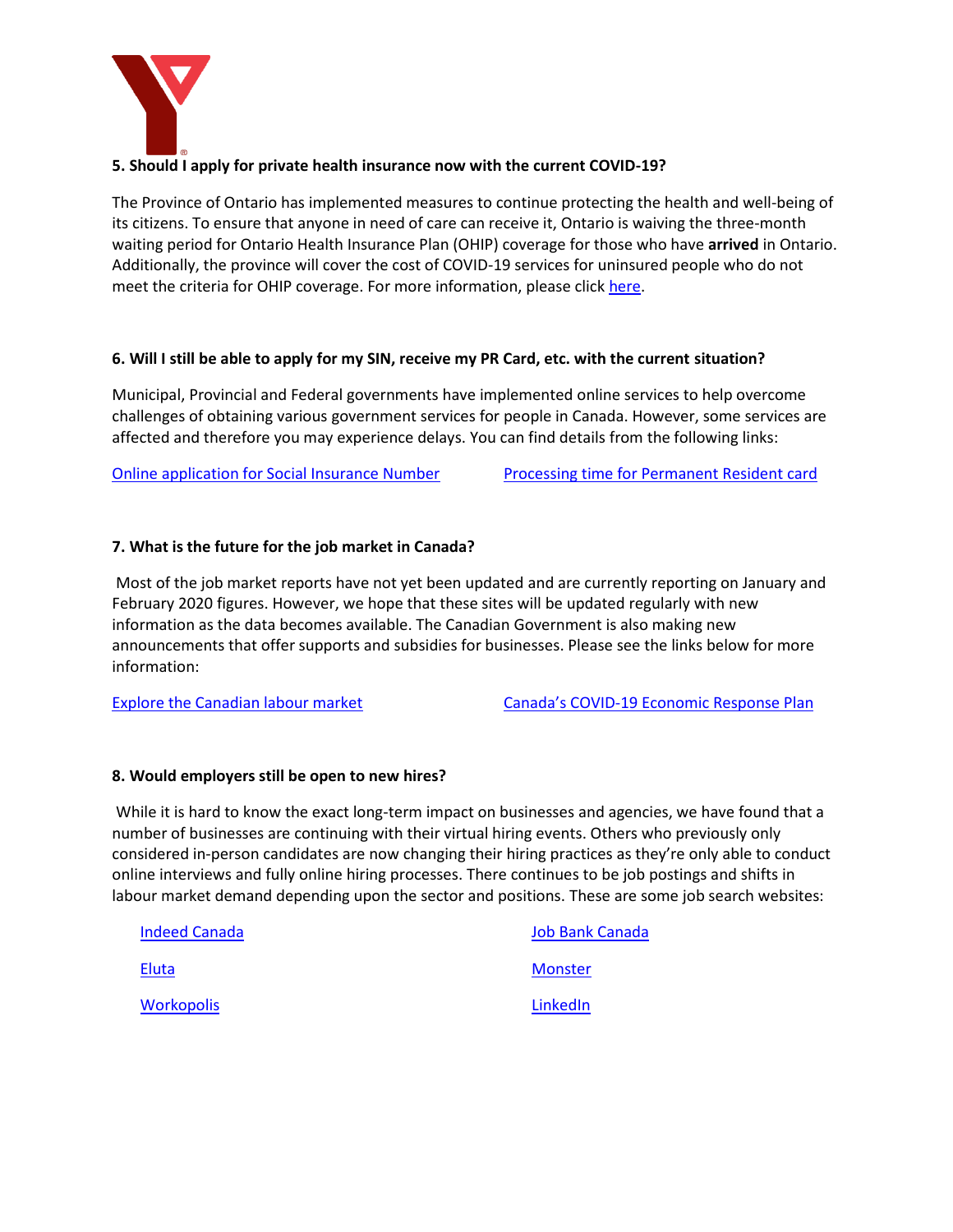

# **9. Would I be eligible to apply for the Government of Canada's financial aid supports?**

Most of the Government of Canada's employment insurance programs are for Canadians and Permanent Residents who have already worked a certain number of hours within a certain time frame. To better understand other economic responses the Government of Canada is making to respond to the pandemic, please visit this [website](https://www.canada.ca/en/department-finance/economic-response-plan.html) - see supports to individuals.

### **10. I have ample time these days. How can I best use my time to prepare for work in Canada?**

We encourage you to take advantage of pre-arrival services like Build ON to better prepare yourself for employment in Canada. All our services will continue to be available to our clients as long as they have PR status. Please remember to update your "estimated arrival date" with your Employment Consultant, as accounts become deactivated after 3 months of inactivity. Refer to [our website](http://www.buildonbatit.com/) for updates and information. We would encourage you to take this time to build your professional networks and to make as many online job applications as possible. Build ON, as well as many other organizations, will continue to provide regular interactive webinars to answer your questions about the Canadian labour market, trends, and your specific job search needs. In addition, we would encourage you to also access other elearning opportunities at:

| <b>HP Life</b>            | Codeacademy |
|---------------------------|-------------|
| Coursera                  | EdX         |
| <b>Stanford Education</b> |             |

# **11. How should I go about networking during this time?**

The importance of networking during your employment search has not lessened during these challenging and unique times. Despite working remotely, you can still build meaningful connections to expand your professional network. Some tricks include creating or joining online discussions, rekindling dormant relations, and connecting with family and friends in Canada to introduce you to other people in your industry. The following websites can help you with understanding how to network during COVID-19:

[How to Ask for Help in Your Job Search during COVID-19](https://www.themuse.com/advice/coronavirus-job-search-email-templates?sc_src=email_369805&sc_lid=22576589&sc_uid=ZhhEi2feB6&sc_llid=96252&sc_eh=fc5ad06d4f3e36161&utm_source=emarsys&utm_medium=email&utm_campaign=daily_20200513_Spon_369805&utm_content=sponsored&utm_term=_&sc_customer=jessica.marcotte%40ymcaywca.ca)

[How to become better at networking despite the coronavirus keeping you at home](https://www.cnbc.com/2020/03/20/coronavirus-how-to-become-better-at-networking-while-working-remotely.html)

[Networking is still important. Here's how to do it while you're stuck inside](https://www.linkedin.com/feed/news/you-can-network-while-stuck-at-home-4785156)